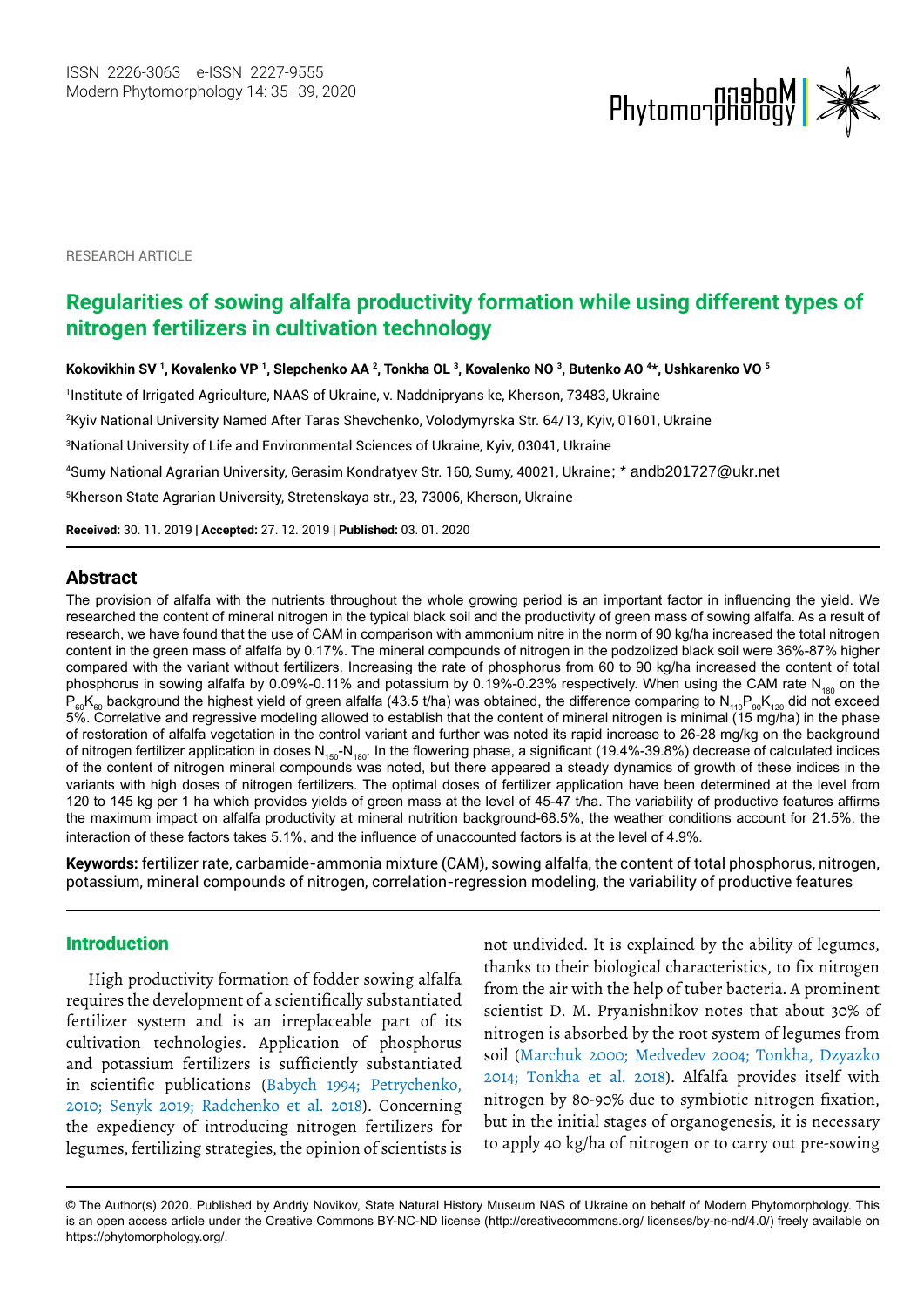#### **36** | Kokovikhin et al.

treatment of seeds with biological preparations (Marchuk 2000; Medvedev 2004). Researches of scientists have shown that the application of nitrogen fertilizers in the additional fertilizing in spring or after each mowing of perennial legume herbs causes inhibition of tuber bacteria vital functions, and the lack of nitrogen during these periods leads to the yield decrease of green mass (Petrychenko 2010; Kovtun 2012; Tanchik 2009). Research of K. P. Kovtun, 2012 found that fodder productivity of alfalfa was directly dependent on the application of nitrogen fertilizer doses, but not more than 120 kg/ha.

The aim of the research was to evaluate the content of nitrogen mineral compounds in the podzolized black soil, the content of total nitrogen, phosphorus and potassium in the green mass of alfalfa and the productivity under different norms and types of nitrogen fertilizers while growing sowing alfalfa (Tsyhanskyi et al. 2019; Kovtun at al. 2016).

## Materials and Methods

The studies were conducted in the field experiment of LLC "Khmilnitske" at Khmelnytskyi district, Vinnytsia region in the period of 2010-2015 on the podzolized, coarse and medium-loamy black soil in the forest, which was laid in 2005. The effect of fertilizer variants was studied: 1. without fertilizers (control); 2.  $P_{60}K_{60}+N_{6023}$ ; 3.  $P_{90}K_{120}+N_{9023}$ ; 4.  $P_{60}K_{60}+N_{60 \text{ KAC}}$ ; 5.  $P_{90}K_{120}+N_{90 \text{ KAC}}$ ; 6.  $P_{90}K_{120}+N_{90 \text{ KAC}}+N_{10 \text{ KAC}}+N_{10 \text{ KAC}}$ ; 7.  $P_{60K60} + N_{60KAC} + N_{60KAC} + N_{60}$ .

The acreage of the sowing area was 260 m<sup>2</sup>, the acreage of the account area-50  $m^2$ . To achieve this goal and fulfill the objectives of the research program we conducted accounting, observation, and analysis according to conventional methods: contents of mineral nitrogenaccording to SSTU 4729: 2007, moisture content by mass was determined by gravimetric method (SSTU ISO 11465-2001). Statistical analysis of experimental data was performed according to the methods of B. A. Dospekhov with the usage of Microsoft Excel mathematical apparatus; the typicalness of weather conditions was determined according to the methods of Yu. P. Manjko by the index of deviation coefficient Ki. The dry matter content was determined in the plant samples by thermogravimetric method (STST 29268-89); total nitrogen after ashing was determined (Ginsburg method) photocolorimetrically with Nessler reagent; total phosphorus after ashing was determined photocolorimetrically by the Denizh method in modification of Levitsky (STST 26657-85); total potassium after ashing with was determined with the help of flame photometer. Accounting of biological productivity of alfalfa was fulfilled manually in triple repetition.

### Results and Discussion

Hydrothermal conditions are of great importance for the growth and development of sowing alfalfa. The average annual temperature only in 2010 and 2015 varied significantly from the long-term average one, but there were significant deviations (Ki) of average monthly air temperatures from the norm during the period of active growth and development of crops. Thus, in March 2010, a critical decrease was observed, in May 2011 and 2014-a decrease, and in 2013-an increase. The critical temperature increase occurred from May to July of 2012. So, in order to neutralize the negative effects of weather conditions and obtain high yields of sowing alfalfa, it is necessary to create the optimal nutrient regime of soils.

The provision of available nutrients throughout the whole vegetation period, especially during the critical phases of its growth and development, is important for alfalfa. Particularly important are the mineral forms of nitrogen, which directly affect the growth of the vegetative part, many biochemical processes that cause an increase in dry matter content and the yield (Marchuk 2000; Balayev, Kovalchuk, Doroshevych 2011). The content dynamics of nitrogen mineral compounds (mg/kg) in the podzolized black soil (layer 0-20 cm) for different norms and types of nitrogen fertilizers are given in Tab. 1.

**Table 1.** The content dynamics of nitrogen mineral compounds (mg/kg) in podzolized black soil (0-20 cm layer) for different norms and types of nitrogen fertilizers, the average for 2010-2015.

| <b>Fertilizing variants</b>                         | <b>Contents of mineral</b><br>nitrogen, mg/kg |                  |  |
|-----------------------------------------------------|-----------------------------------------------|------------------|--|
|                                                     | Vegetation<br>renovation                      | <b>Flowering</b> |  |
| Without fertilizers (control)                       | 14.8                                          | 8.9              |  |
| $P_{60}K_{60}+N_{60\,aa}$                           | 20.1                                          | 12.8             |  |
| $P_{90}K_{120} + N_{90 \text{ aa}}$                 | 23.3                                          | 14.8             |  |
| $P_{60}K_{60}+N_{60 KAM}$                           | 23.3                                          | 16.9             |  |
| $P_{90}K_{120}+N_{90 KAM}$                          | 24.6                                          | 17.2             |  |
| $P_{90}K_{120} + N_{90KAM} + N_{10KAM} + N_{10KAM}$ | 24.6                                          | 18.4             |  |
| $P_{60}K_{60}+N_{60KAM}+N_{60KAM}+N_{60KAM}$        | 27.8                                          | 22.4             |  |
| $LSD_{05}$                                          | 1.1                                           | 0.98             |  |

According to the results of experimental data analysis, it was proved that increasing the rate of nitrogen both in the application of CAM and ammonium nitre contributed to the increase of the content of mineral compounds of nitrogen in the podzolized black soil by 36%-87%. The use of CAM, comparing with ammonium nitre, increased the norm content 60 kg/ha of mineral nitrogen by 3.2 mg/ kg, and 90 kg/ha by 1.3 mg/kg respectively. The highest rates in the podzolized black soil were obtained with the introduction of N<sub>180KAM</sub> against the background of P<sub>60</sub>K<sub>60</sub> and they amounted to 22,4-27,8 mg/kg of soil.

According to the results of a correlation-regression analysis, it was found that the content of mineral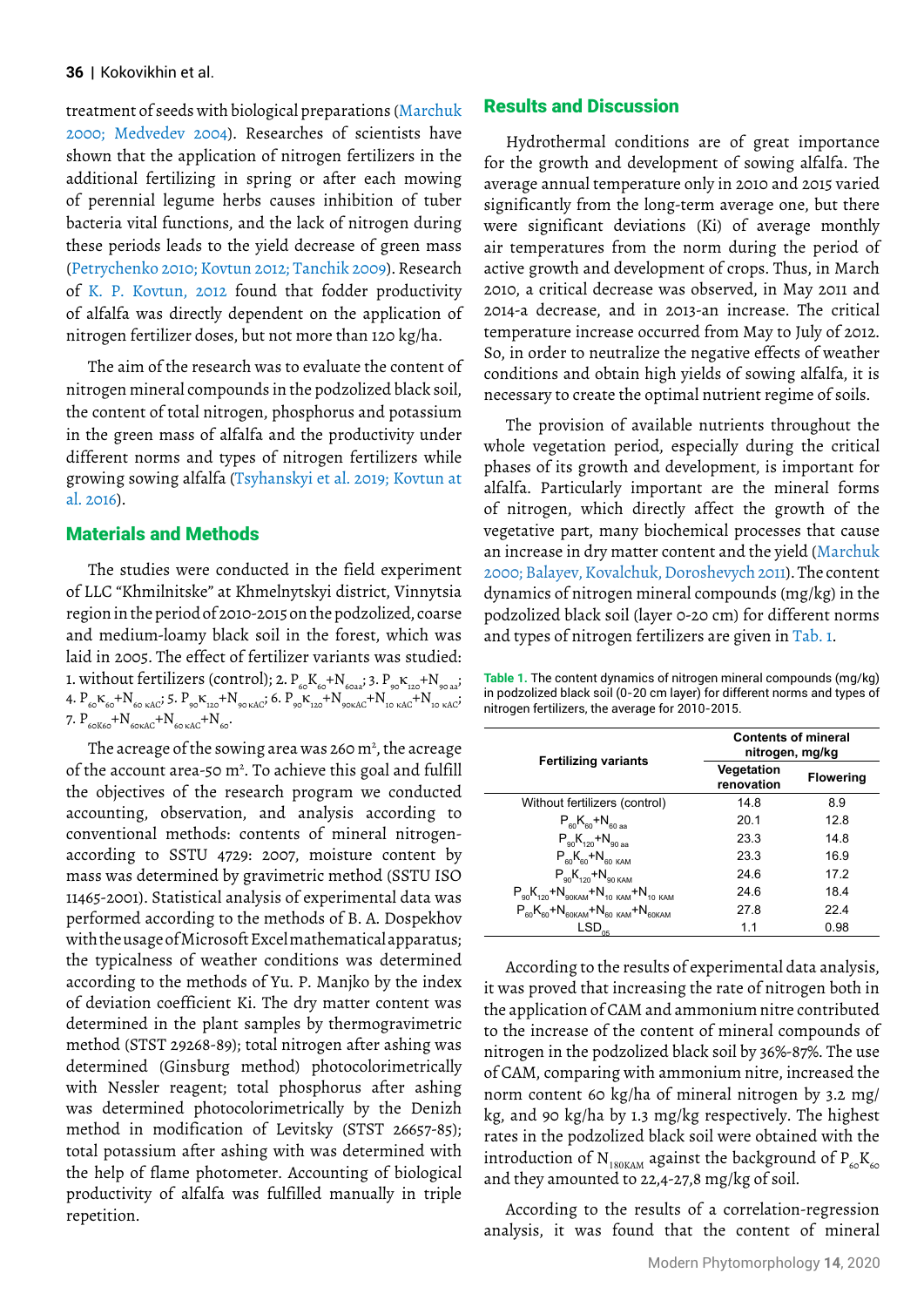compounds of nitrogen varied greatly depending on the background of nitrogen nutrition on the experimental areas with alfalfa (Fig. 1).

It was determined that in the phase of restoration of alfalfa vegetation in the control variant, the content of mineral nitrogen was at the level of 15 mg/ha with the further rapid increase to 26-28 mg/kg of soil during increasing the background of nitrogen nutrition in variants with doses application of this nutrition macroelement to 150-180 kg of a.s. per 1 ha of area. Further increase of nitrogen doses to 210-240 kg of a.s. per 1 ha did not contribute to the content increase of nitrogen mineral compounds in the soil.



**Figure 1.** Correlation-regression model of calculated indices of content of nitrogen mineral compounds (mg/kg) in the podzolized black soil (layer 0-20 cm) depending on the doses of nitrogen fertilizer in the phases of alfalfa development: 1-vegetation restoration (y=-0,0003x<sup>2</sup> +0,1304x+14,531; R²=0,97957); 2-flowering (y=-0,0001x<sup>2</sup> +0,0976x+8,5877; R²=0,9382).

In the flowering phase was noted a significant (19.4- 39.8%) decrease in the calculated indices of the content of nitrogen mineral compounds in the 0-20 cm soil layer. However, were revealed the regularities of steady increase in the studied indices of correlation-regression model with the level rise of nitrogen fertilizer doses within the range from 8 mg/kg (in the variant without application of this nutrition element) to 23 mg/kg (with application on the areas with theoretical introduction of  $N_{240}$ ). It should be noted that elaborated models have a determination coefficient (R2) close to one indicating a high degree of correlation between the studied indicators.

The quantity and quality of crop yield is the final criterion for the intensity of metabolism. Their nature and direction depend on biological characteristics, the technology of growing and, in particular, on the conditions of nutrition. Management of plant vital activity processes in the optimum range is possible only through a comprehensive study of the influence of nutrients on their growth and development. Levels of nutrient content in separate organs of plants indicate the optimal concentrations of macro-and microelements in

Modern Phytomorphology **14**, 2020

their tissues in certain stages of growth and development. They provide optimal cell metabolism, so they can serve as optimization indicators of plant mineral nutrition.

According to our research, we can conclude that the highest nitrogen content in the leaves of alfalfa was provided by cumulative use in the norm  $N_{180KAM}$  on the background of  $P_{60}K_{60}$ -3.20% for a dry matter which is 1.78% higher than the variant without fertilizers (Tab. 2).

**Table 2.** Content of total nitrogen, phosphorus and potassium (% for the dry matter) in the green mass of alfalfa according to different norms and types of nitrogen fertilizers, the average for 2010-2015.

| Variant of fertilizing                                           | N    | $P_{2}O_{5}$ | K,O  |
|------------------------------------------------------------------|------|--------------|------|
| Without fertilizers (control)                                    | 1.42 | 0.28         | 1.20 |
| $P_{60}K_{60}+N_{60\,aa}$                                        | 2.35 | 0.38         | 1.47 |
| $P_{.90}K_{.120} + N_{.90 \text{ aa}}$                           | 2.65 | 049          | 1.70 |
| $P_{60}K_{60}+N_{60 KAM}$                                        | 2.48 | 0.40         | 1.49 |
| $P_{90}K_{120}+N_{90 KAM}$                                       | 2.82 | 0.50         | 1.69 |
| $P_{90}K_{120} + N_{90KAM} + N_{10KAM} + N_{10KAM}$              | 2.92 | 0.50         | 1.69 |
| $P_{\rm an}K_{\rm an}+N_{\rm fokac}+N_{\rm fokam}+N_{\rm fokam}$ | 3.20 | 0.39         | 1.50 |
| $\mathsf{LSD}_{05}$                                              | 0.14 | 0.09         | 0.16 |

Comparing the usage of CAM with ammonium nitre showed that no significant increase in nitrogen content was obtained at the rate of 60 kg/ha, but 90 kg/ ha increased the corresponding indicators by 0.17%. Increasing the rate of phosphorus from 60 to 90 kg/ha increased the content of total phosphorus in the green mass of alfalfa by 0.09-0.11% and potassium respectively by 0.19%-0.23%.

Production of high quality and ecologically safe forage including fodder protein is an urgent task of the fodder production industry. These issues are closely related to the formation and implementation of state policy in the environmental and agrarian spheres and the provision of national security of Ukraine as a whole. Looking at Ukraine's intention to integrate with the European Union and bring its legislation into line with the Acquis communautaire, it is reasonable to mention EU acts concerning the usage, in particular, promoters of growth and other hazardous substances in fodder. A number of normative acts are devoted to the regulation of animal fodder composition in the EU. In particular, Directives 2002/32/EU of the European Parliament and the Council from the  $7<sup>th</sup>$  of May, 2002 is in force in this area. Regulation of the European Parliament and the Council No 767/2009 from 13th of July, 2009 on the placing at the market and the usage of fodders. It introduces changes into Regulation of the Parliament and the Council No 1831/2003 and repeals Council Directive 79/373/EEC, Commission Directive 80/511/EEC, Council Directives 82/471/EEC, 83/228/EEC, 93/74/EEC, 93/113/ EC and 96/25/EC and Commission Decision 2004/217/EC (About Reliability and Hygiene of Fodders, 2018). In this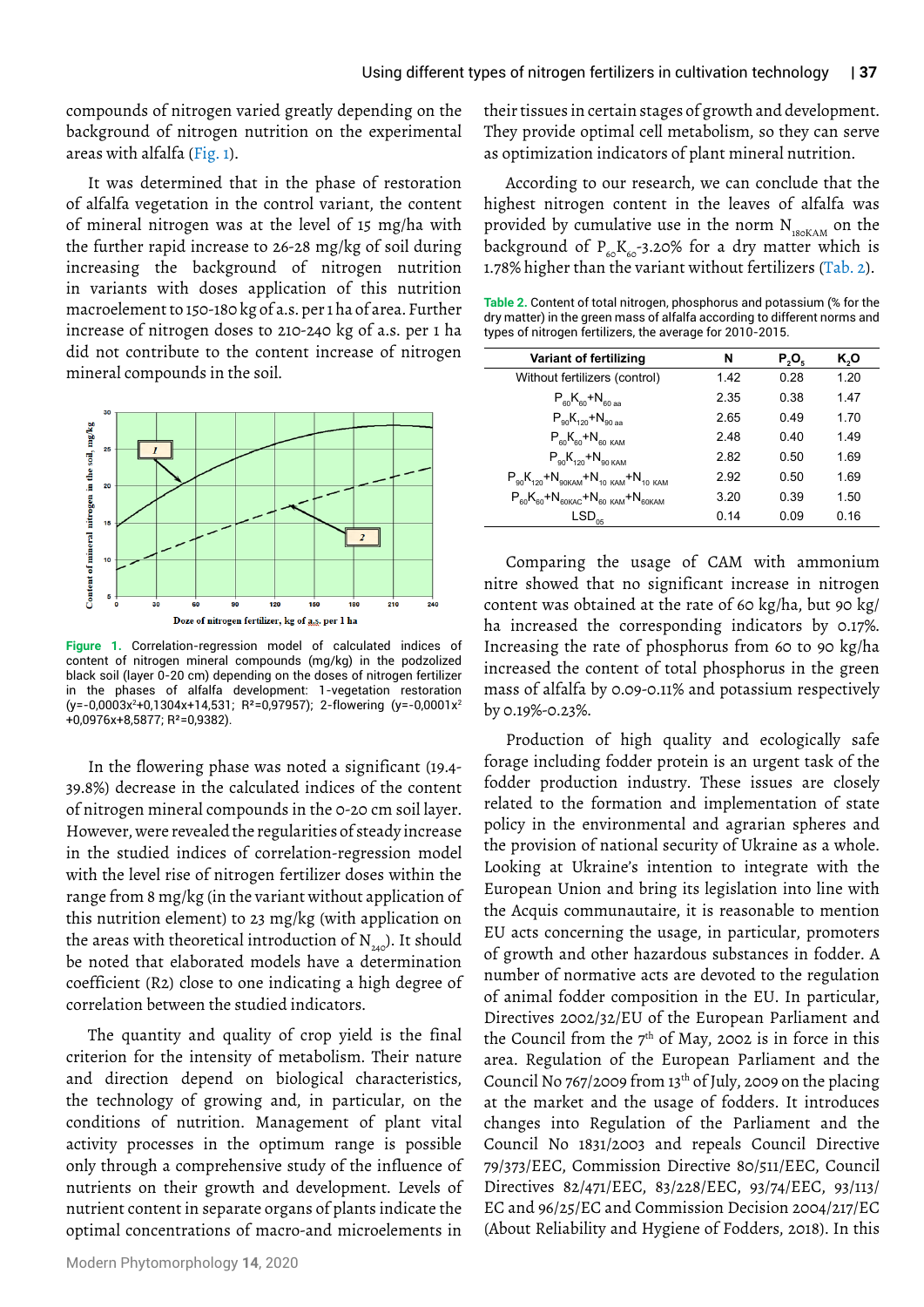regard, the Law of Ukraine "About Safety and Hygiene of Fodders" from the 21st of December, 2017, which aims to regulate relations between state authorities and people engaged in the production and/or circulation of fodders (operators of fodder market) concerning guaranteeing the safety of fodders including at the stages of their production, circulation, and usage.

Conducted indices modeling of total nitrogen, phosphorus and potassium content in the green mass of alfalfa depending on the influence of different doses of nitrogen fertilizers allowed to establish significant fluctuations between separate studied parameters (Fig. 2).

It should be noted that the calculated content of total nitrogen in the green mass of alfalfa increased most (from 1.5-2.7% for the dry matter) with increasing the background of nitrogen nutrition in variants with doses up to 120 kg a.d. per 1 ha. Further, the growth of total nitrogen slowed down, and after the doses of nitrogen fertilizers in the range of 185-190 kg d. a./ha-appeared negative reaction with a decrease in the studied index.

Regarding calculated indices of phosphorus was recorded a weak reaction to the dynamics of calculated values content of this element on the background of increasing nitrogen fertilizer doses during alfalfa cultivation. A slight increase of content P2 O5 to 0.6%-0.7% was observed on the background of increasing nitrogen doses in the range from  $N_{\text{eq}}$  to  $N_{\text{eq}}$ , with a further decrease of this modeled index.

Theoretical indices of potassium content in the green mass of alfalfa were characterized initially by slow growth, and further by a sudden decrease in the proportion to increase of nitrogen nutrition background at the experimental areas. The highest rates were observed when applying nitrogen fertilizers in doses from 70 to 100 kg of a.s./ha-1.6-1.9% for dry matter after the dose of  $N_{180}$  indices decreased to 1.3% with further fall to 0.4% for dry matter.



**Figure 2.** Correlative and regressive dependence of impact of different nitrogen fertilizer dozes on calculated content of macro elements in a green mass of alfalfa: 1-nitrogen (y=-0,0003x²+0,1304x+14,531; R²=0,97957); 2-phosphorus (y=-0,0001x<sup>2</sup> +0,0976x+8,5877; R²=0,9382); 3-potassium (y=-0,0001x<sup>2</sup> +0,0976x+8,5877; R²=0,9382).

The productivity of alfalfa green mass is given in Tab. 3. Comparative analysis showed a significant increase in yields while using CAM compared to ammonium nitre only at the rate of 60 kg/ha, which was 2.4 t/ha. Usage of different fertilizer variants increased productivity by 2.0- 7.0 t/ha compared with control.

**Table 3.** Influence of carbamide-ammonia mixture on alfalfa productivity, t/ha (average for years 2010-2015).

| No. | Variant                                                            | Productivity.<br>t/ha | ± before<br>control, t/ha |
|-----|--------------------------------------------------------------------|-----------------------|---------------------------|
| 1   | Without fertilizers (control)                                      | 36.5                  |                           |
| 2   | $P_{60}K_{60}+N_{60 \text{ aa}}$                                   | 38.5                  | 2.0                       |
| 3   | $P_{.90}K_{.120} + N_{.90 \text{ aa}}$                             | 42.0                  | 5.5                       |
| 4   | $P_{60}K_{60}+N_{60 KAM}$                                          | 40.9                  | 4.4                       |
| 5   | $P_{\alpha}K_{120} + N_{90 KAM}$                                   | 42.3                  | 5.8                       |
| 6   | $P_{90}K_{120} + N_{90KAM} + N_{10KAM} + N_{10KAM}$                | 42.6                  | 6.1                       |
| 7   | $P_{\rm 60}K_{\rm 60}N}+N_{\rm 60KAM}+N_{\rm 60KAM}+N_{\rm 60KAM}$ | 43.5                  | 7.0                       |
|     | $\mathsf{LSD}_{05}$                                                | 2.3                   |                           |

The highest productivity of alfalfa green mass was obtained while using the norm  $N_{180}$  on the background  $P_{60}K_{60}$ , which was 43.5 t/ha. The first spring application is advisable to carry out in the absence of snow cover before restoration of alfalfa vegetation in March with a dose of 90 liters per 1 ha, when the air temperature does not exceed 10°C, CAM-32 dilution is not required.

Modeling of the theoretical yield level of alfalfa green mass depending on the background of nitrogen nutrition made it possible to determine clearly the optimal range of fertilizer doses to obtain the highest plant productivity of the studied crop (Fig. 3).



**Figure 3.** Correlative and regressive model of nitrogen fertilizer doze influence on the productivity of alfalfa.

It is established that nitrogen fertilizers with doses from 120 to 145 kg of a.s. are required to obtain the yield of green mass within 45-47 t/ha. The further increase in doses of nitrogen fertilizers causes a decrease in alfalfa productivity. In addition, the excessively high background of nitrogen nutrition is not economically reasonable and has an environmental risk for agro phytocoenosis.

Dispersion processing of experimental data allowed to establish that mineral fertilizers which have 68.5%